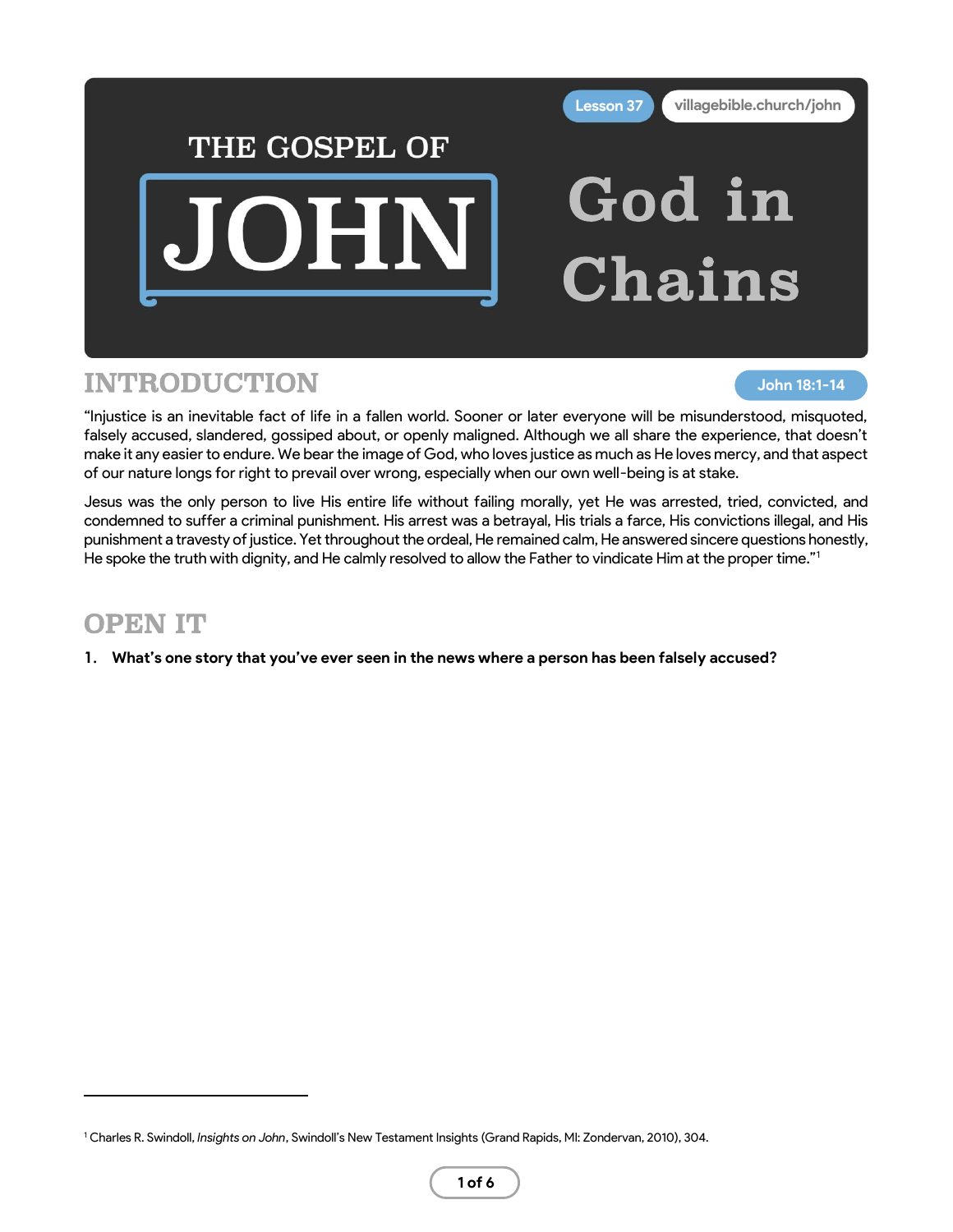**John 18:1-14**

## EXPLORE IT

**2. Who and what did Judas bring with him to arrest Jesus?**

**3. What did Jesus say to the men when they told him they were looking for "Jesus of Nazareth?"**

**4. What was the reaction of the men when Jesus told them who He was?**

**5. What was Simon Peter's reaction to the men arresting Jesus?**

**6. What did Caiaphas tell the Jews about arresting Jesus?**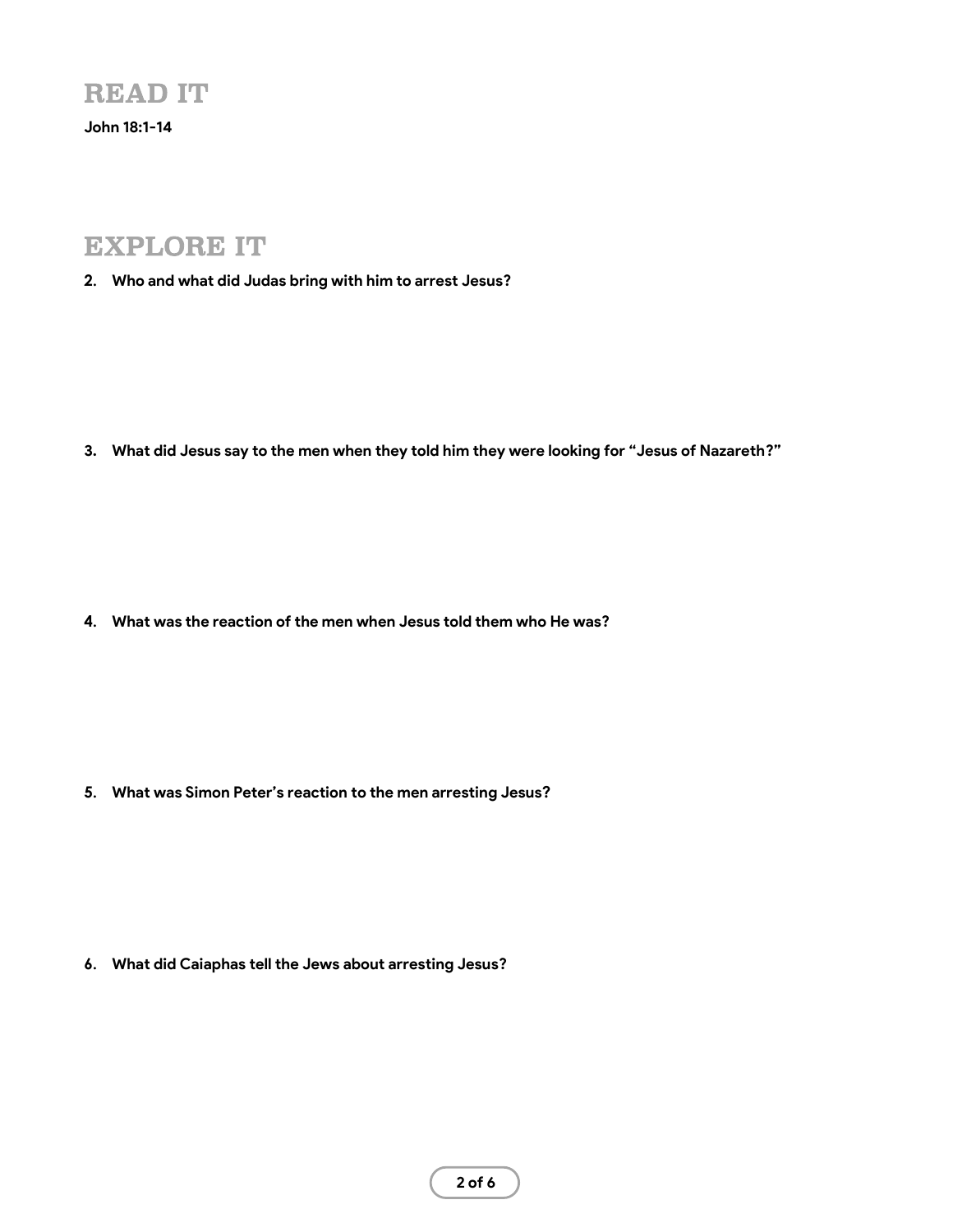## APPLY IT

"The Kidron had special historical significance, for King David crossed the Kidron when he was rejected by his nation and betrayed by his own son, Absalom (2 Samuel 15). Jesus had been rejected by His people and at that very moment was being betrayed by one of His own disciples!"<sup>2</sup>

**7. King David was Israel's most revered King. But he was a deeply flawed murderer and adulterer. How is Jesus superior to all human kings?**

**8. Judas spent three years with Jesus. He shared meals with him, listened to His teaching, and saw His miracles. And, yet, Judas betrayed Jesus. Describe the feeling of having someone close to you betray you.**

<sup>2</sup> Warren W. Wiersbe, *[The Bible Exposition Commentary](https://ref.ly/logosres/ntbec?ref=Bible.Jn18.1&off=2113&ctx=so+note+Jonah+2:3).%0a~The+Kidron+had+speci)*, vol. 1 (Wheaton, IL: Victor Books, 1996), 372–373.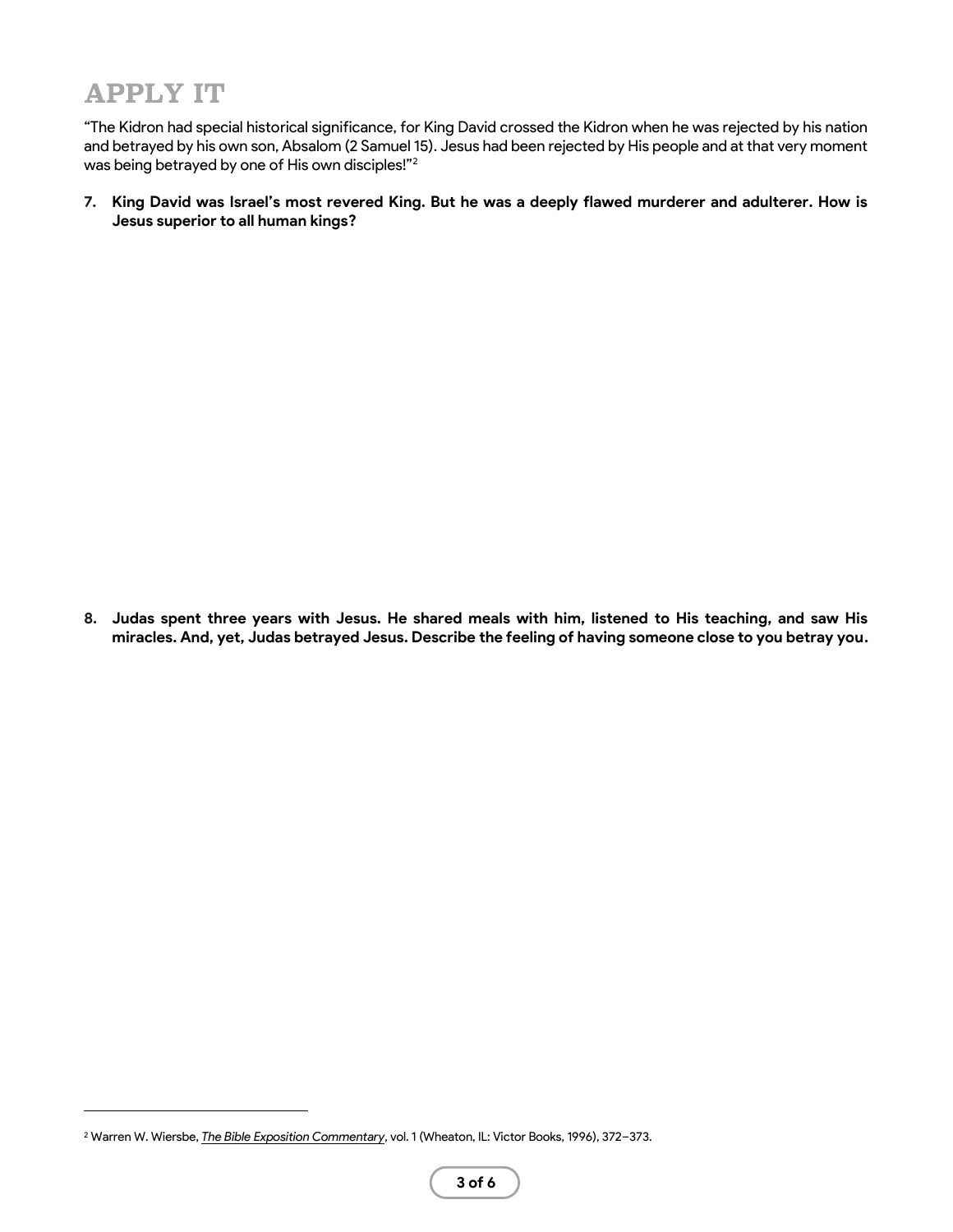Judas knew this place well (John 18:2), and so Jesus' choice of this location for his time with his disciples was surely deliberate. He went where he knew that Judas could find him. Jesus did not run from being betrayed; for our sakes he embraced it, waited for it, and pursued it. He was betrayed so that you might be eternally [accepted by God]. If you have been betrayed by people, remember that he was betrayed for you that you might be accepted by him.<sup>3</sup>

#### **9. Describe ways this passage shows Jesus is not a victim nor a martyr.**

**10. Describe how it feels to know that Jesus did not run from being betrayed, but embraced it so you could be saved.**

**11. How does the fact that Jesus allowed Judas to betray Him help you respond with forgiveness when you've been betrayed?**

<sup>&</sup>lt;sup>3</sup> Moody, Josh. John 13-21 For You: Revealing the Way of True Glory (God's Word For You) (p. 82). The Good Book Company. Kindle Edition.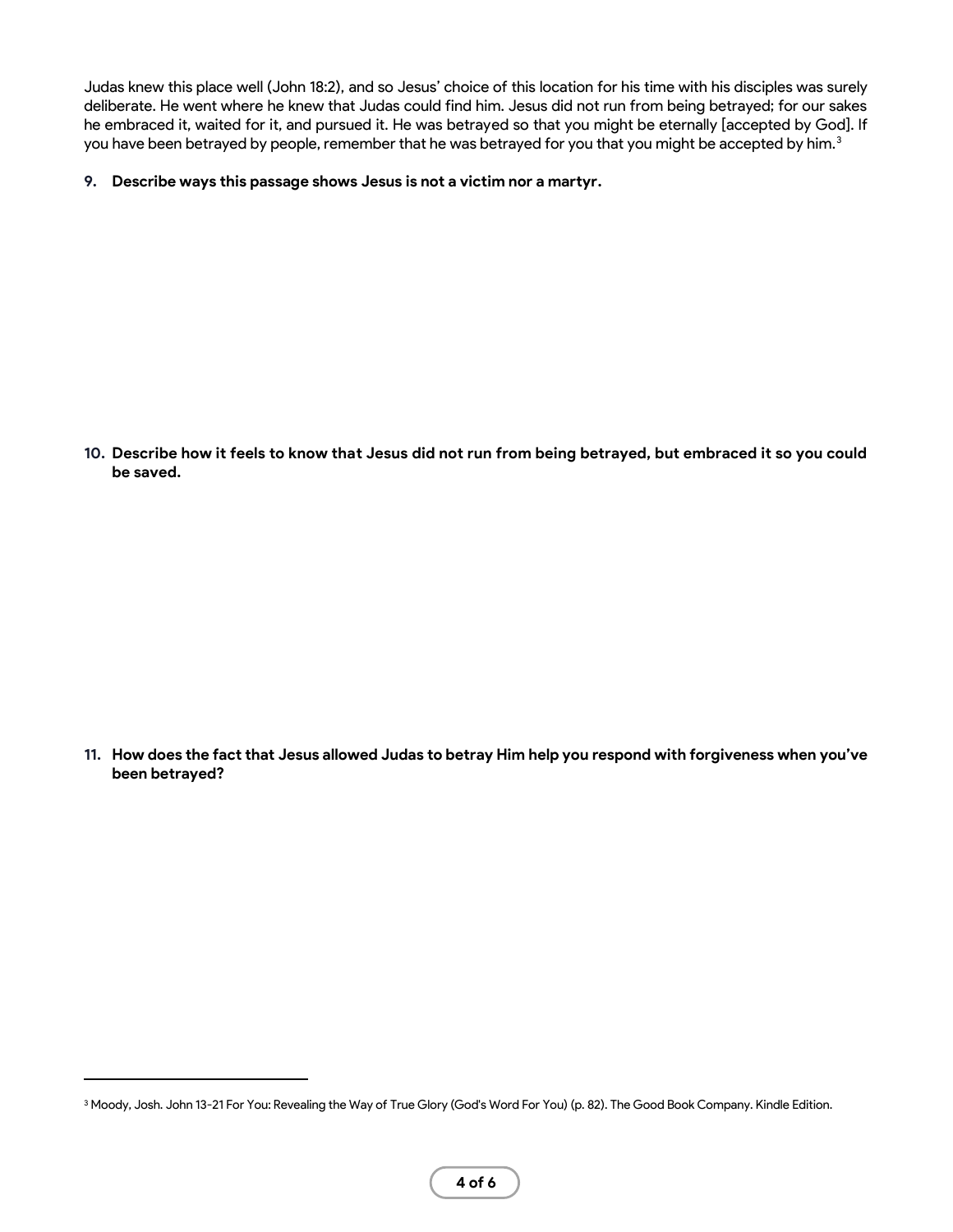Read John 18:6 again. When Jesus says "I AM," He is making a claim to be God. It would be seen as blasphemous to Jews. But Roman soldiers might not understand the significance of the claim. However, John tells us these soldiers "drew back and fell to the ground." Why? The soldiers would have been trained to avoid dropping to the ground because if you fall in battle you lose the war. The power of Jesus' message was so strong it knocked the soldiers over! "As they picked themselves off the ground, they undoubtedly asked something like, "Was that an earthquake? What could have knocked us off our feet?" We the reader know exactly what happened. They were suddenly in the presence of deity."<sup>4</sup>

#### **12. What are some ways that people who don't follow God should be able to clearly see Him at work around them?**

In John 18:9, Jesus repeats something He originally said in John 6:35-40. No one who the Father gives Him will be lost. This means everyone who comes to Jesus in faith is His forever.

#### **13. Describe some times when you doubt that you really belong to Jesus forever.**

<sup>4</sup> Grant R. Osborne, *[John: Verse by Verse](https://ref.ly/logosres/vbv64jn?ref=Bible.Jn18.4-9&off=1849&ctx=arly+the+case+here.+~Jesus+is+revealing+h)*, ed. Jeffrey Reimer et al., Osborne New Testament Commentaries (Bellingham, WA: Lexham Press, 2018), 412.